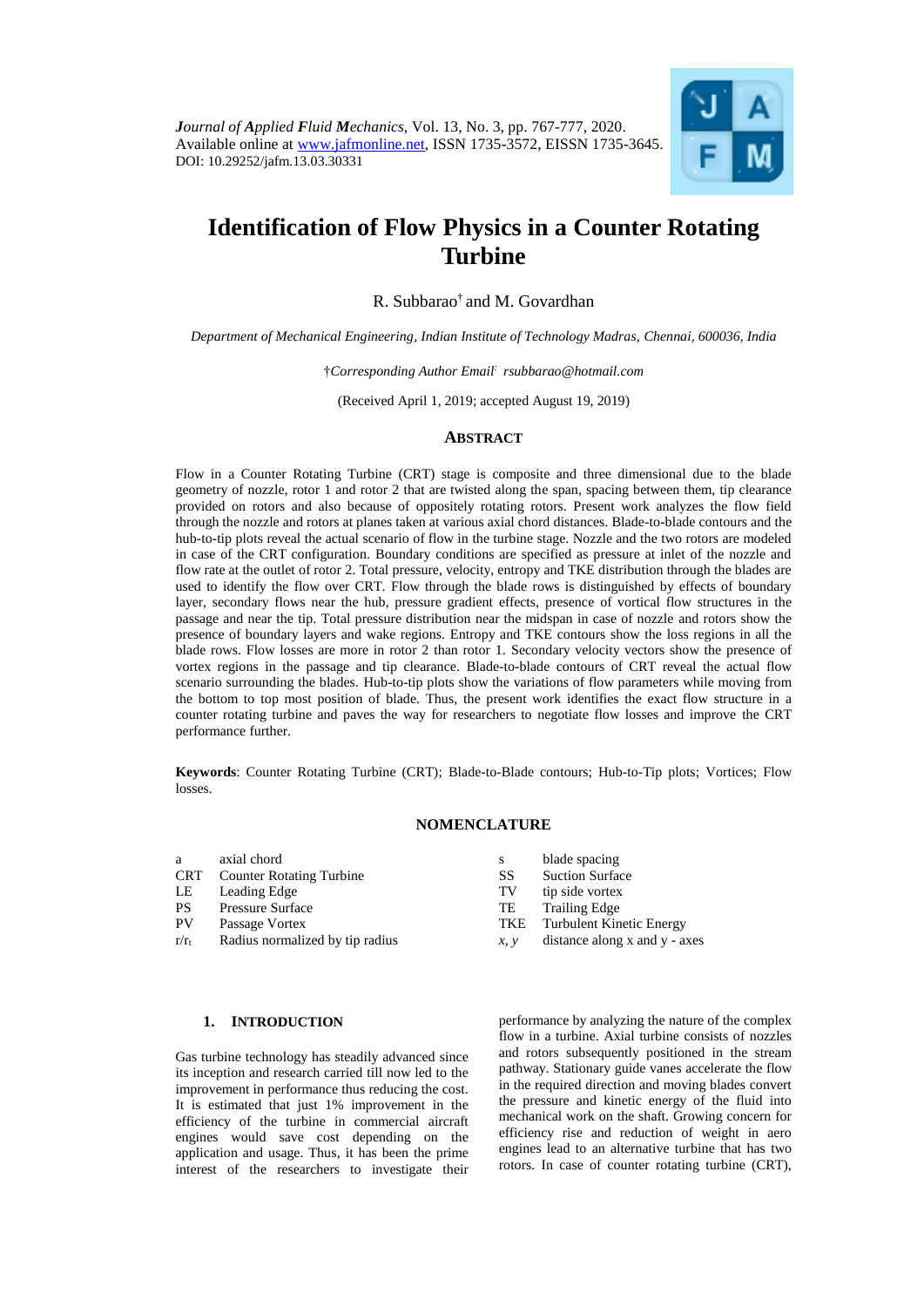nozzle is followed by two rotors that rotate in the reverse direction of each other. Due to the exceptional architecture and nonexistence of the subsequent nozzle, flow in a CRT stage is complex and three-dimensional. Flow interaction between the stationary nozzle and rotor 1 as well as rotor 1 and rotor 2 further add to the complexity of the flow. Earlier, [Wintucky and Stewart \(1957\)](#page-10-0) and [Louis \(1985\)](#page-10-1) showed that such turbines could ensure better performance than the conservative turbines[. Ozgur and Nathan \(1971\)](#page-10-2) deliberated CRT stage that has equivalent speeds and definite work in both the blades. Their analyses provided more details about CRTs with little or no guidance for the practical design. Ji *et al*[. \(2001\)](#page-10-3) explored the workability of CRT and found specific work ratio and flow angle as important parameters.

Zhao *et al*[. \(2007\)](#page-10-4) numerically studied the three dimensional flow in a vaneless counter rotating turbine for various tip clearances. The comparison of conventional and counter rotating turbines with respect to essential and thorough performances for different stages was presented by [Moroz](#page-10-5) *et al*. [\(2009\).](#page-10-5) Steps of aerodynamic design of CRT, optimization and off-design performance estimation were described. Work done by the same authors [\(Subbarao and Govardhan \(2014\)\)](#page-10-6) studied the effect of speed ratio on the performance of a counter rotating turbine. But, flow aspects through the turbine blade rows are not discussed. It is found that none of these works described the flow pattern through the CRT stage. In this context, present work finds significance with the modelling and simulation of CRT blade rows with respect to the identification of flow. Study carried out in this paper will be useful for the gas turbine community to reduce flow losses and improve stage performance.

# **2. METHODOLOGY**

CRT considered in this study has 22, 28 and 28 blades of nozzle, rotor 1 and rotor 2 respectively. ANSYS® ICEM CFD 14.0 is used for modeling and meshing of the turbine components. As shown in Fig. 2, computational model of CRT contains the blade rows of nozzle and the two rotors. Table 1 shows the revised blades profile details of the nozzle and rotors acquired from Dring *et al*[. \(1987\).](#page-10-7) On both the rotors, 2.28 mm tip clearance is provided. Table 2 shows the details of nozzle and rotor profiles at the midspan section. Same profile is used for both the rotors. The axis of revolution is Xaxis. Periodic flow is considered here in case of all the blades. In order to keep pitch ratio about 1, three blades of nozzle and four blades of the rotors are considered. For mesh generation, Tetra meshing is used. It provides a robust smoothening procedure for mesh refinement. Prism meshing is considered with layers near the boundary surfaces for better prediction of the flow close to the wall. Mesh distribution is done with more elements adjoining the blade, LE and TE as showed in Fig. 3 for nozzle. Capturing of the edges and the growth of the mesh from walls to the blade and the interior

zone has been excellent as seen in the nozzle mesh. Similar technique is used for rotor 1 and rotor 2 also.

At nozzle inlet, stagnation pressure is taken as boundary condition. At rotor 2 outlet, mass flow rate is specified. Table 3 shows the details of flow parameters and values of axial gaps, speed ratios and stagger angles. The working fluid is considered as air ideal gas. Frozen rotor is used for rotor-stator frame change interface. Rotational speed of the rotors is 600 RPM. Rotor 1 rotates in the clockwise direction when observed from the upstream of the rotor. Rotor 2 rotates with the same speed, but in the anti-clockwise direction, opposite to the first rotor. Based on the inlet boundary condition, turbulence intensity of the incoming flow is considered as 1% for all the configurations. Reference pressure is taken as 1 atm. Convergence criteria of target RMS residual value is set as 10-4 . Regular turbulence model Shear Stress Transport (SST) built on k-ω is considered.

**Table 1 CRT blade configuration** 

| Parameter             | <b>Nozzle</b> | Rotor 1 | Rotor <sub>2</sub> |
|-----------------------|---------------|---------|--------------------|
| Number of<br>blades   | 22            | 28      | 28                 |
| Hub radius<br>(mm)    | 610           | 610     | 610                |
| Tip radius (mm)       | 762-776       | 776-790 | 790-805            |
| Tip clearance<br>(mm) |               | 2.28    | 2.28               |

| Table 2 Details of nozzle and rotor profiles at the |  |  |  |  |
|-----------------------------------------------------|--|--|--|--|
| midspan section                                     |  |  |  |  |

| Details                  | <b>Nozzle</b>   | Rotor            |
|--------------------------|-----------------|------------------|
| Axial chord (mm)         | 151             | 116              |
| Blade spacing (mm)       | 195.11          | 154.9            |
| Space-chord (s/ch) ratio | 0.85            | 0.85             |
| Blade inlet angle        | $90^\circ$      | $138^\circ$      |
| Blade exit angle         | $21.42^{\circ}$ | 25.97°           |
| Stagger angle            | $49.56^\circ$   | $31.59^\circ$    |
| Deflection angle         | $68.58^{\circ}$ | $111.85^{\circ}$ |

| <b>Table 3 Simulation parameters used</b> |  |
|-------------------------------------------|--|
|-------------------------------------------|--|

| Parameter                  | Value                |  |
|----------------------------|----------------------|--|
| Temperature at inlet $(K)$ | 480                  |  |
| Inlet total pressure (Pa)  | $1.35 \times 10^{5}$ |  |
| Equivalent flow rate       | $0.091 - 0.137$      |  |
| Working fluid              | Air ideal gas        |  |
| Inlet turbulence (%)       |                      |  |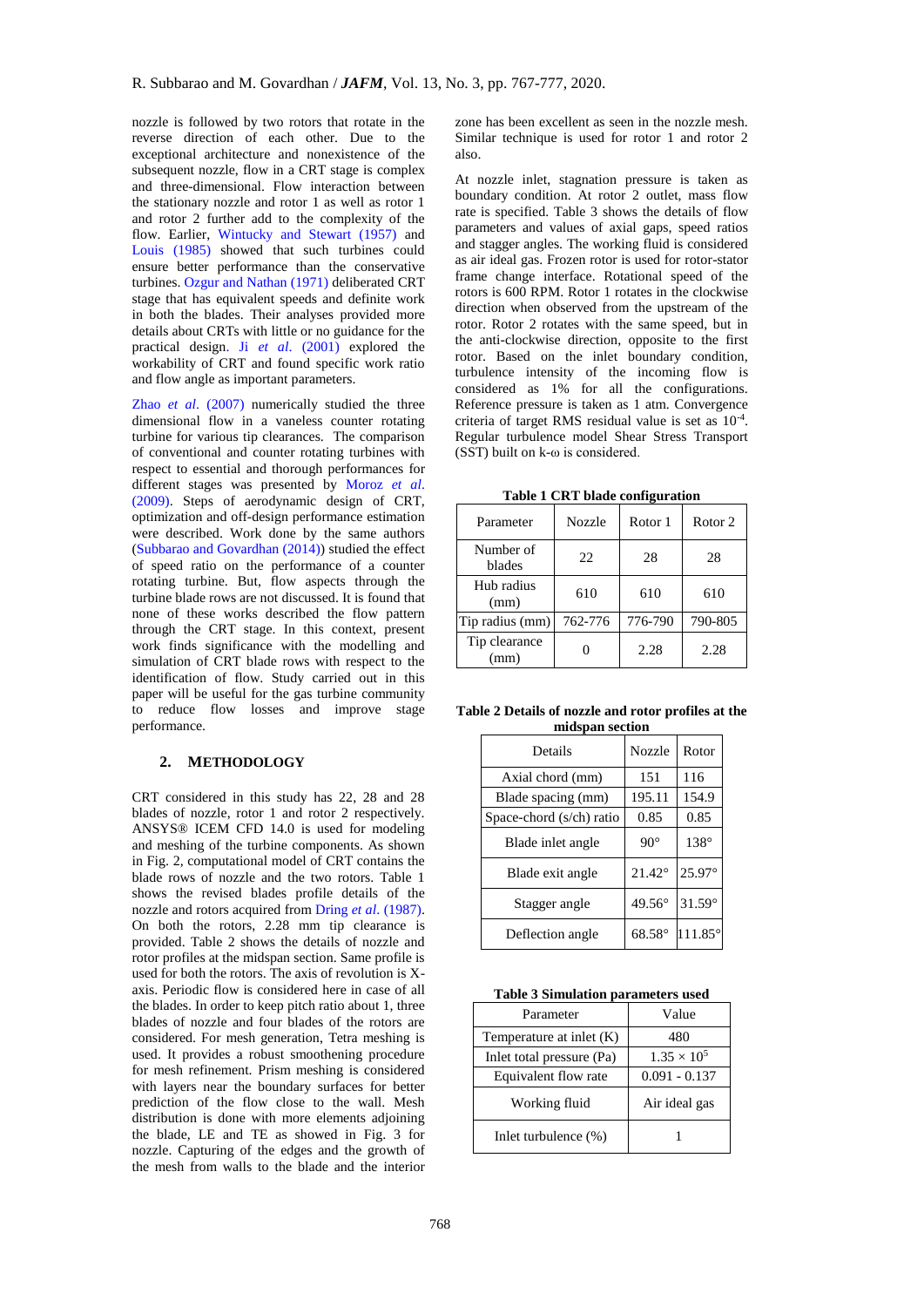#### **3. PRELIMINARY STUDIES**

Mesh independence study is carried out in order to see that the results are not dependent on the mesh. This study is performed by altering the number of mesh elements with the help of global mesh parameter variation. Pressure coefficient on the blade is calculated by obtaining the pressure at all the locations of pressure and suction sides of the blade. Figure 3 shows the pressure coefficient values of rotor for four mesh sizes of 3.0 to 4.1 millions. The trend showed similar pattern as that of nozzle. As the mesh size is increased from 3.0 to 3.6 millions, pressure coefficient is observed as increasing. As the mesh size is raised further, pressure coefficient of the rotor remained constant. Hence, in case of rotor, the optimized mesh of 3.6 million elements is chosen, as there is no variation of the measured variable further with change in mesh size. This also ensures that computational time is saved and flow physics is accurately captured. Similarly, an optimized mesh of 3.7 million is chosen for nozzle and mesh of 5.4 million is chosen for rotor 2. Thus, mesh independence study takes care of the optimized mesh size, computational time and variation of selected flow or performance variable.



Similarly, in case of other blades, optimized mesh is chosen such that there is no variation of the measured variable further with change in mesh size. Computational results are verified with the results obtained on a rotating turbine rig by [Dring](#page-10-7)  *et al*[. \(1987\).](#page-10-7) As presented in Fig. 4, pressure on rotor blade is used for comparison. It is obtained from the change in blade surface and reference pressures at blade inlet. Normalization is done by the inlet total pressure. Pressures from simulation are in decent agreement except for a small region near the trailing edge. The slight deviation near the leading is due to over prediction of simulation results. Near the trailing edge, it may be due to the variation in capturing the minute edges by

computational model.



**Fig.2. Mesh for the nozzle blade.**



**Fig. 3. Mesh independence study details of rotor.**



**midspan.**

#### **4. RESULTS AND DISCUSSION**

Flow through the CRT stage is complex and the aim of the current work is to present and analyze the features of flow field in nozzle, rotor 1 and rotor 2 that affect its performance. Total pressure, velocity, entropy and Turbulent Kinetic Energy (TKE) are considered as parameters to describe the flow. Total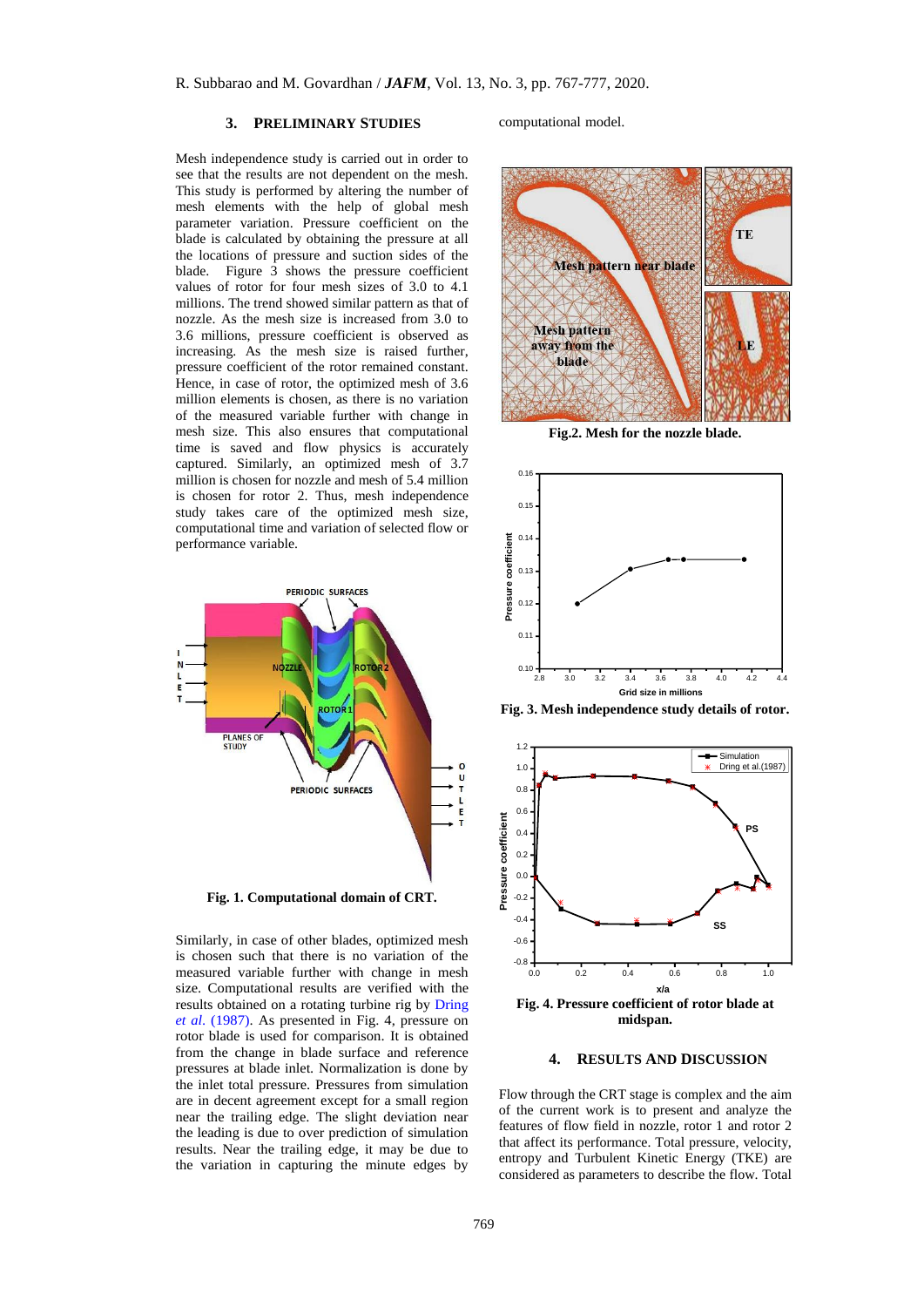

**Fig. 5. Total pressure, velocity and entropy through nozzle at various planes.**

pressure at inlet of the turbine is used to normalize pressures. Velocities are normalized by tip blade speed. Gas constant is used to normalize entropy. Normalization of TKE is done with the square of velocity. These parameters are plotted at planes before LE (-0.075a) and after LE (0.02a), just after mid-chord (0.65a) and just after TE (0.075a). Planes are taken at half the axial gap distance, before and after the blade rows. Blade-to-blade contours, hub-to-tip plots and contours drawn along the transverse plane reveal the actual scenario the flow in the turbine stage.

#### **4.1 Flow Through Nozzle**

Present section analyzes the flow field through the nozzle, rotor 1 and rotor 2 at various planes along the chord. For Nozzle, three planes are taken, one before the leading edge and another one after the trailing edge of the blade at a distance of 7.5% of the chord. Third plane is taken at 65% of the axial chord distance. Figure 5 (a) displays the total pressure distribution along the nozzle blade passage. At the inlet plane, before the leading edge, total pressure remains constant. As the flow passes through the nozzle, hub and tip side secondary losses are observed on suction side after the mid-chord section. These are recognized at the

blade span of 20% besides 80%. At the exit of the nozzle vane, clear and distinct wake region is observed. Hub and tip side vortices are observed with difference in strength and shape. Pressures are low in the wake and vortex regions. At the inlet of the nozzle, velocities are low and clearly distinctive pattern is observed near the leading edge as shown in Fig. 5 (b). Further downstream, velocities on the pressure side region continue to be low, whereas, on the suction side there is sudden increase in velocity after LE, followed by acceleration. Velocity distribution near the trailing edge supports the pattern described in the total pressure contours shown. Velocities are low in the core region of the wake. Overall, the absolute velocity is increasing from nozzle inlet to outlet. Entropy contours through the nozzle vane at various locations are shown in Fig. 5 (c). Up to the mid-chord section of the nozzle, entropy values are less. As the flow moves further, entropy increases in the downstream of the blade near the endwalls. Entropy generated on the suction side region is high compared to that on the pressure side from the throat section because of pressure gradients. Near the hub and tip, losses spread due to the boundary layer effect, which can be observed in the entropy distribution drawn on the planes just after the trailing edge of the vane.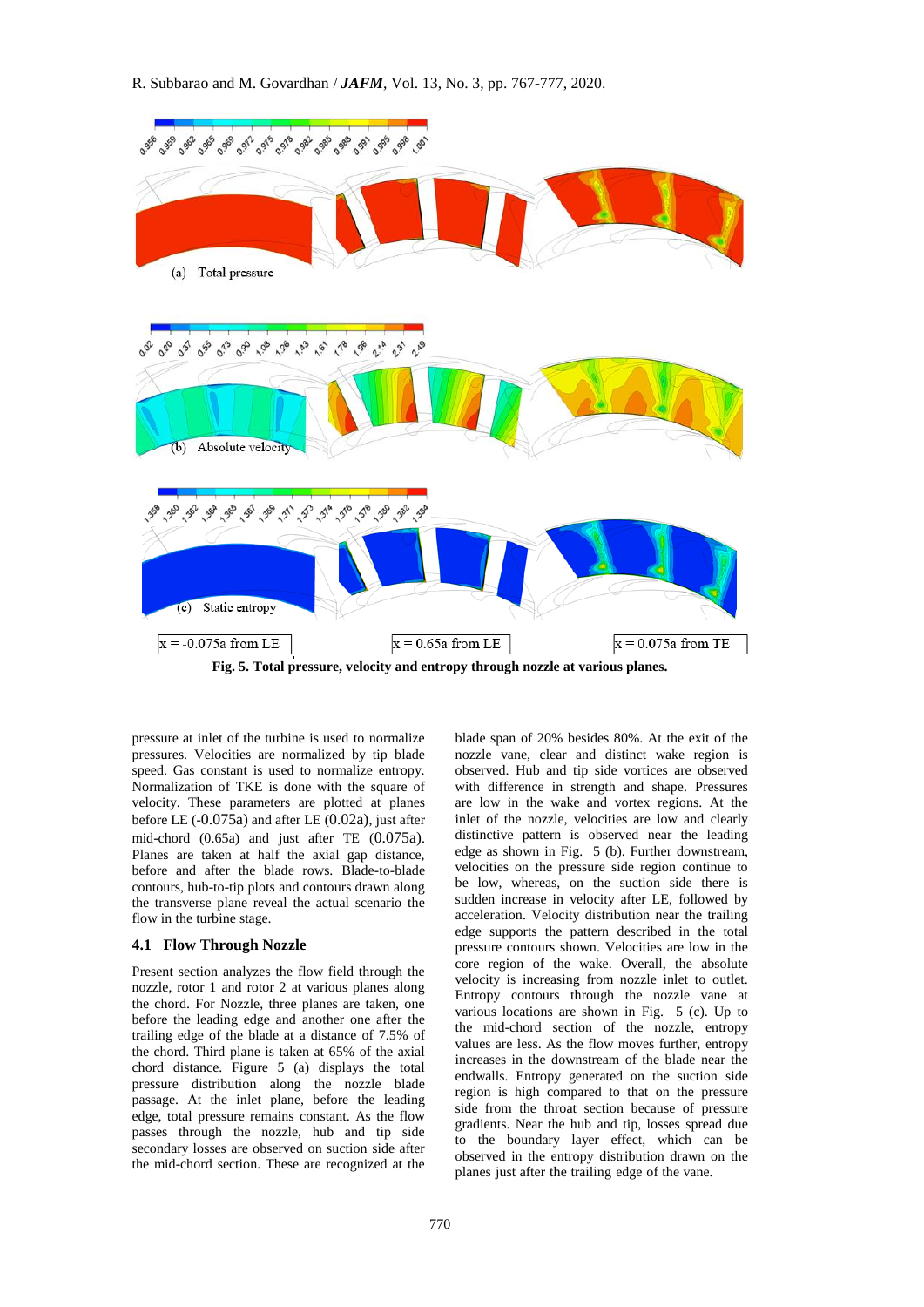

**Fig. 6. Total pressure, entropy, TKE and secondary velocity vectors from inlet to outlet of rotor 1 at various planes.**

#### **4.2 Flow Through Rotor 1**

Total pressure from inlet to outlet of rotor 1 at various planes is shown in Fig. 6 (a). Apart from the three planes taken as in case of nozzle, additional plane at a distance of 2% chord is considered in rotors to get clearer picture of the flow just after contacting with the moving blade. Total pressure values are highest near the leading edge as the flow from nozzle interacts rotor 1 with less incidence. As the flow passes through the rotor, hub and tip side pressures reduce on the suction side region. Low pressures along the span on SS after mid-chord is a result of grown hub and tip secondary flows. Near the hub, these flows move radially outward and near the tip, are radially inward. On the pressure side region, pressure variation is less throughout the span. Total pressure change in rotor signifies the conversion of energy in rotor. Entropy from inlet to

outlet of rotor 1 at various axial planes is revealed in Fig. 6 (b). Entropy features of nozzle flow exit field are carried to the inlet of the rotor in the form of wake losses that are observed near the leading edge. Secondary flow losses near the hub are also observed initially in rotor 1 passage. As the flow passes further, after the mid-chord region, entropy on the suction side increases. Tip clearance loss is observed to be more when compared to the passage losses as entropy values are more near the tip region. It is also seen that tip clearance and passage losses grow together near the trailing edge of the rotor 1. Entropy values are more in the rotor region compared to the nozzle, which is due to the rotational effects. Overall entropy rise is observed from rotor 1 inlet to outlet.

TKE variation in rotor 1 at various axial planes is observed as shown in Fig. 6 (c). At the plane before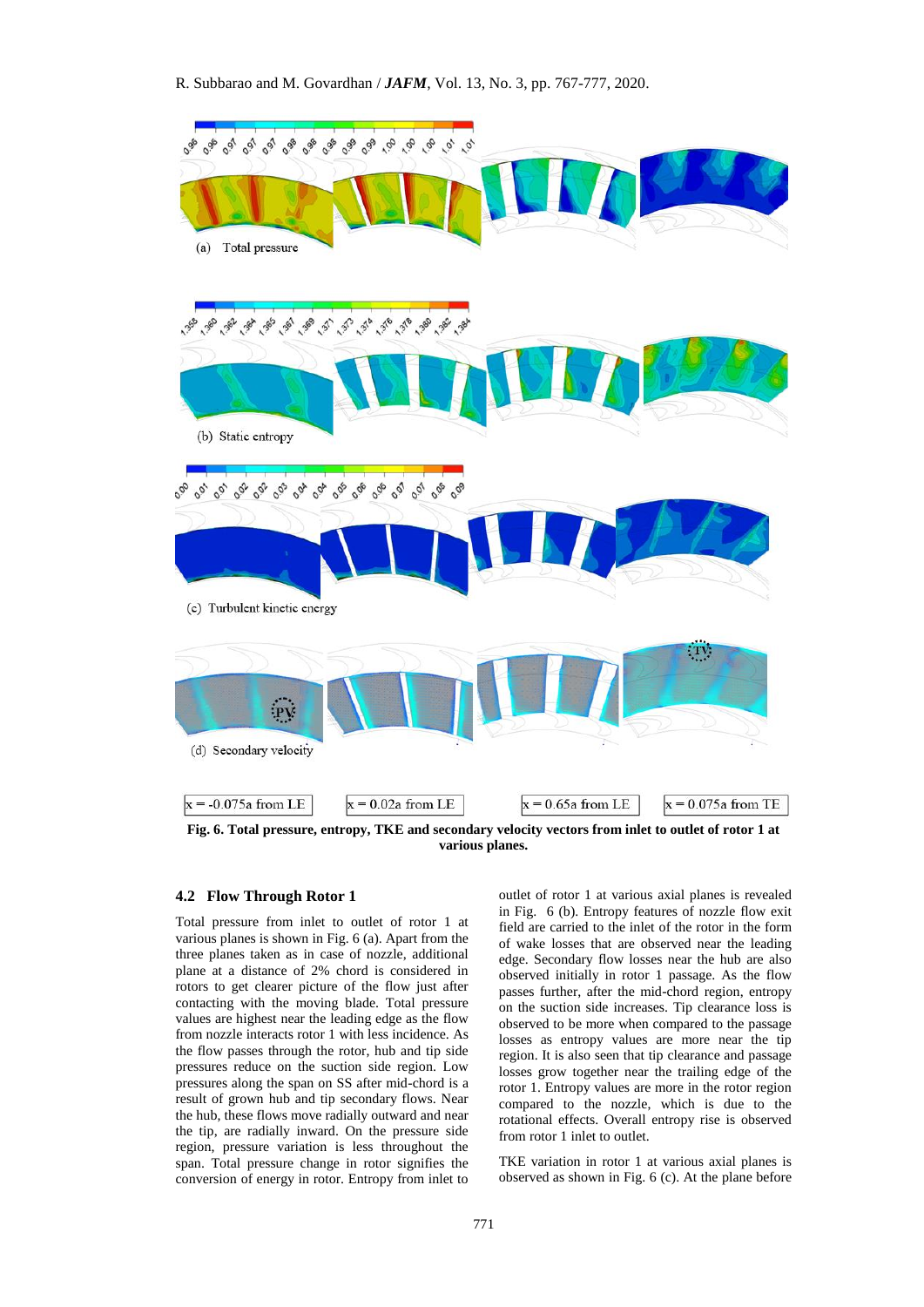R. Subbarao and M. Govardhan / *JAFM*, Vol. 13, No. 3, pp. 767-777, 2020.



**various planes.**

the LE of the rotor 1, higher TKE is observed near the hub as flow comes in contact with rotor 1 as shown in the contour drawn before the leading edge. As the flow passes through the passage, TKE along the suction side of the blade increases, which proceeds to the midspan section. Further, TKE increases as the flow accelerates while travelling to the downstream. TKE observed near the endwall is due to the boundary layer development. Pattern of TKE from inlet to outlet is in corroboration with the movement of the passage vortex. Figure 6 also represents the secondary velocity vectors that show the secondary nature in the flow while passing through rotor. Hub side secondary flow is captured in the planes near the leading edge. Afterwards, passage vortex is observed. As the flow passes further downstream, it gets mixed with the flow. Tip clearance vortex is observed in the planes before and after the trailing edge.

#### **4.3 Flow Through Rotor 2**

Total pressure from inlet to outlet of rotor 2 at various planes is shown in Fig. 7 (a). Total pressures are maximum near the LE of rotor 2. As the flow passes through the rotor, pressures reduce steadily towards the trailing edge on the pressure side region. On the suction side, high pressure region is observed just after the flow passes through LE. Further downstream of the flow, pressures are low near the tip wall in the middle of the blade passage. This pattern is continued till the TE of the blade. Overall, total pressure change from inlet to outlet in rotor 2 is less than that of rotor 1. Entropy contours at various axial planes from the inlet to the outlet of the second rotor are shown in Fig. 7 (b). Loss region is spread along the flow passage except at the hub. As the flow passes further in the rotor, high entropy region is found just above the midspan on the pressure side, which tends to move towards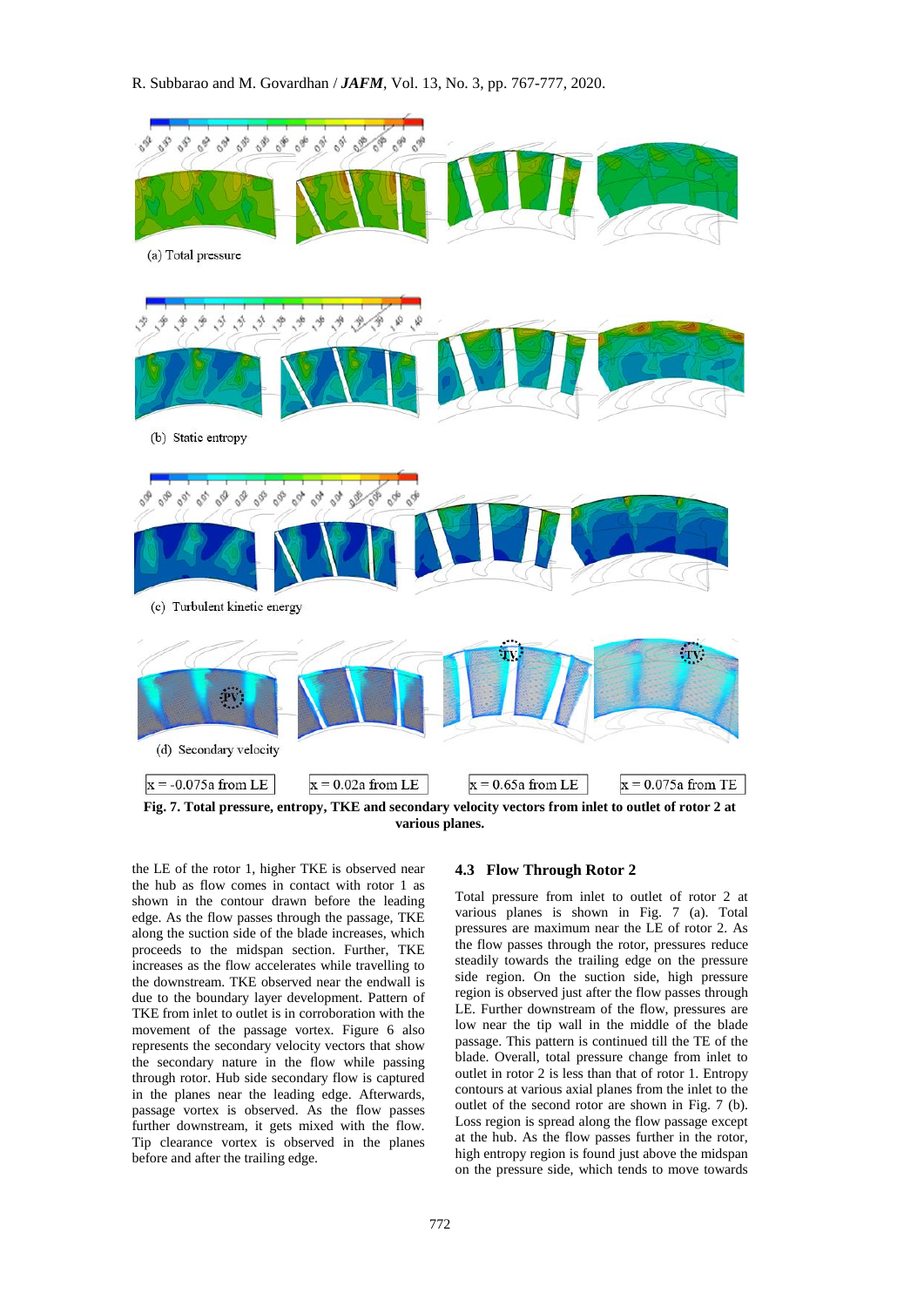the tip. Entropy contours on the planes near the trailing edge region suggest that losses are highly concentrated in the tip region. This is not observed in case of rotor 1, where passage and tip side losses are combined.

High TKE is observed at the inlet of rotor 2, which is not the case with first rotor as shown in Fig. 7 (c). This is due to the absence of the second guide vane, because of which flow enters rotor 2 with more turbulence. Further downstream of rotor 2, TKE is observed to be more in the tip side region. Below the midspan, TKE is found to be less. When compared to the first rotor, TKE is more in case of the second rotor. At the exit of the CRT stage, tip side flow is more turbulent than the rest of the passage. Flow near the inlet of second rotor signifies the counter rotating stage aspect as the flow is with high velocity and turbulence along with the presence of combined passage and tip side flow losses. This is certainly due to the absence of guide vane, which is not observed at the inlet of the first rotor. Figure 7 (d) describes the secondary velocity vectors in rotor 2 from inlet to outlet. Flow is more of secondary in nature when compared to rotor 1 that is observed throughout the span, starting from the inlet of rotor 2. This tendency is more in rotor 2 up to the mid-chord region, which is because of the flow through the suction zone created between the oppositely rotating blades. Passage vortex observed is large in size and dominant when compared to the first rotor. Tip clearance effect is observed in the plane of  $x/a = 0.65$  itself and grows further till the rotor 2 outlet plane.

## **4.7 Blade-to-Blade Contours of CRT**

In this section, Blade-to-blade contours of flow parameters are given that show the inlet to outlet variation in the counter rotating turbine stage for the flow rate of 0.108. These contours give an idea of how parameters change across the blades near the midspan of the passage. Total pressures decrease from inlet to outlet of the turbine as shown in Fig. 8 (a). In nozzle, total pressure variation is less. Pressure losses get initiated near the trailing edge because of the wake formation and get convected to the rotor 1 passage. Pressure varies steadily on the pressure side region in rotor 1. On the suction side, pressure changes are rapid. Fluid in the low pressure region is observed near the leading edge of rotor 2 that affects its performance. On the suction side of the second rotor, pressure increases up to mid-chord section, after which there is no distinctive variation. The pattern of variation of pressure along the streamline in rotor 2 is very different from rotor 1.

Absolute velocity distribution through the turbine stage is shown in Fig. 8 (b). In nozzle, on pressure region, flow rushes effortlessly from LE to TE. On the suction side, there is an overspeed near LE, followed by acceleration. From throat, flow slows down easily to LE. Velocity reduces rapidly on the suction side of rotor 1, due to the pressure changes and flow will turn more following the blade profile. On the pressure side region, velocity reduces steadily till the trailing edge of the blade. Fluid with

low velocity, which is in the wake region of rotor 1 gets convected into the passage of rotor 2. On the pressure side, velocities do not vary much as seen in the Blade-to-blade contour. On the suction side, velocity is maximum up to the mid-chord section, after which, deceleration is observed till the trailing edge. Entropy plots give the extent of losses and how they spread in the turbine stage. In stationary and rotating domains, entropy generation comes from the blade boundary layer and profile losses as well as the wake generation regions. Entropy generation in the passage is observed clearly at nozzle exit TE in wake form, as shown in Fig. 8 (c). Wake is the region of disturbed flow in the downstream of a vane that spreads outward. Entropy variation in nozzle is comparably less as boundary layer losses are observed near the trailing edge section on the suction surface. Further, as the flow moves from nozzle to rotor 1, because of the rotational effects, entropy increases till TE on the pressure side region. On the suction side, entropy increases from the mid-chord region to the trailing edge. Entropy is more on suction side than the pressure side that is attributed to pressure changes and flow following the blade profile. Further, fluid in the high entropy region enters rotor 2. On the pressure side, near LE, losses are more concentrated due to counter rotational effects. On the suction side, entropy variation is less. Entropy values are more in rotor 2 when compared to rotor 1. TKE levels are negligible throughout the first half of the CRT stage as shown in Fig. 8 (d). TKE is slightly more in the Nozzle wake region. In rotor 1, TKE increases from the mid-chord region to the trailing edge on the suction side region. High TKE is observed near the LE of rotor 2 as fluid from rotor 1 enters the zone of two oppositely rotating blades. On the pressure side region, fluid is more turbulent when compared to the suction side. It is clear that TKE convected from the passage of rotor 1 is affecting the performance of rotor 2. As seen in the Figs. 8 (c) and (d), fluid with more entropy and TKE is entering rotor 2, which may adversely affect its performance.

#### **4.7 Hub-to-Tip Variation**

In this section, hub-to-tip deviation of total pressure and entropy with mass flow rate is described. These plots show the nature of the flow over the span with circumferential averaging of parameters and are useful in judging the three dimensionality at the entrance and exit of blade rows. Total pressure distribution from hub-to-tip at the inlet and outlets of nozzle, rotor 1 and rotor 2 with respect to change in flow rate is shown in Fig. 9. Similar pattern is detected for all flow rates throughout the turbine passage, where total pressures are decreasing with flow rate. At the entrance and exit of nozzle, total pressures are low near the hub and tip, compared to the rest of the span. At nozzle inlet, total pressure from hub-to-tip is not changing with flow rate as shown in Fig. 9 (a). At nozzle outlet, pressure loss at the hub is changing more with flow rate and less at the tip as shown in Fig. 9 (b). Hub side secondary losses continue to be more at the inlet of rotor 1 when compared to the exit of the nozzle as shown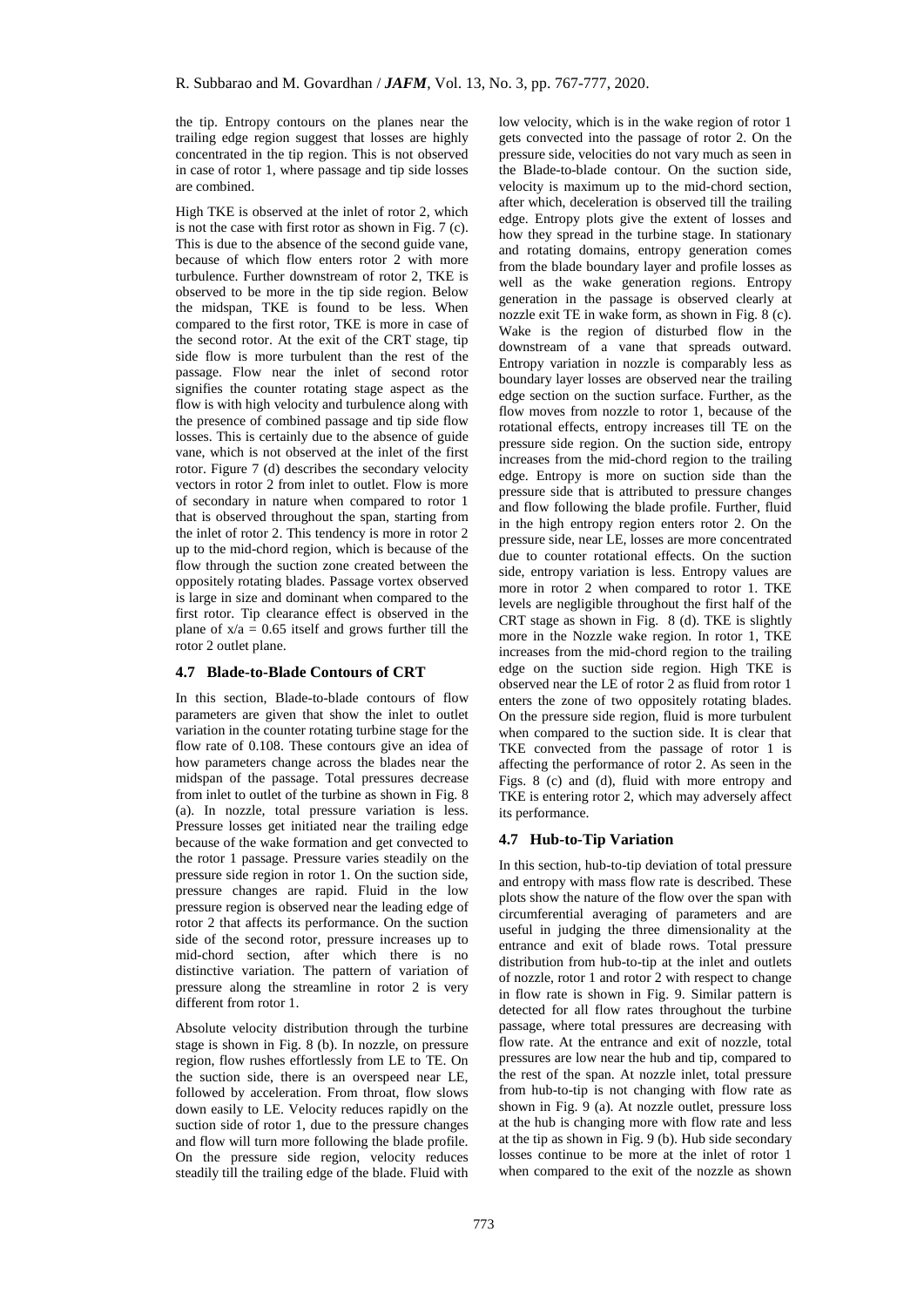

**Fig. 8. Blade-to-blade distributions of total pressure, absolute velocity, entropy and TKE.**

in Fig. 9 (c). These losses increase as the flow rate is increased.

At the outlet of rotor 1, pressures are not varying from hub-to-tip for low flow rates as shown in Fig. 9 (d). For flow rates of 0.137 and 0.121, increased passage losses tend to decrease total pressures just below the midspan, which is observed at rotor 2 inlet as well, as revealed in Fig. 9 (e). At the exit of rotor 2, total pressures are similar for all the flow rates throughout the span, except at the tip where tip clearance losses tend to reduce pressure. Thus, there is no distinctive total pressure reduction observed in the nozzle, which just guides the flow. In rotor 1, pressure change from inlet to outlet is more compared to rotor 2 for all the flow rates. Total pressure changes are more as the flow rate is increased beyond 0.108. This pattern is again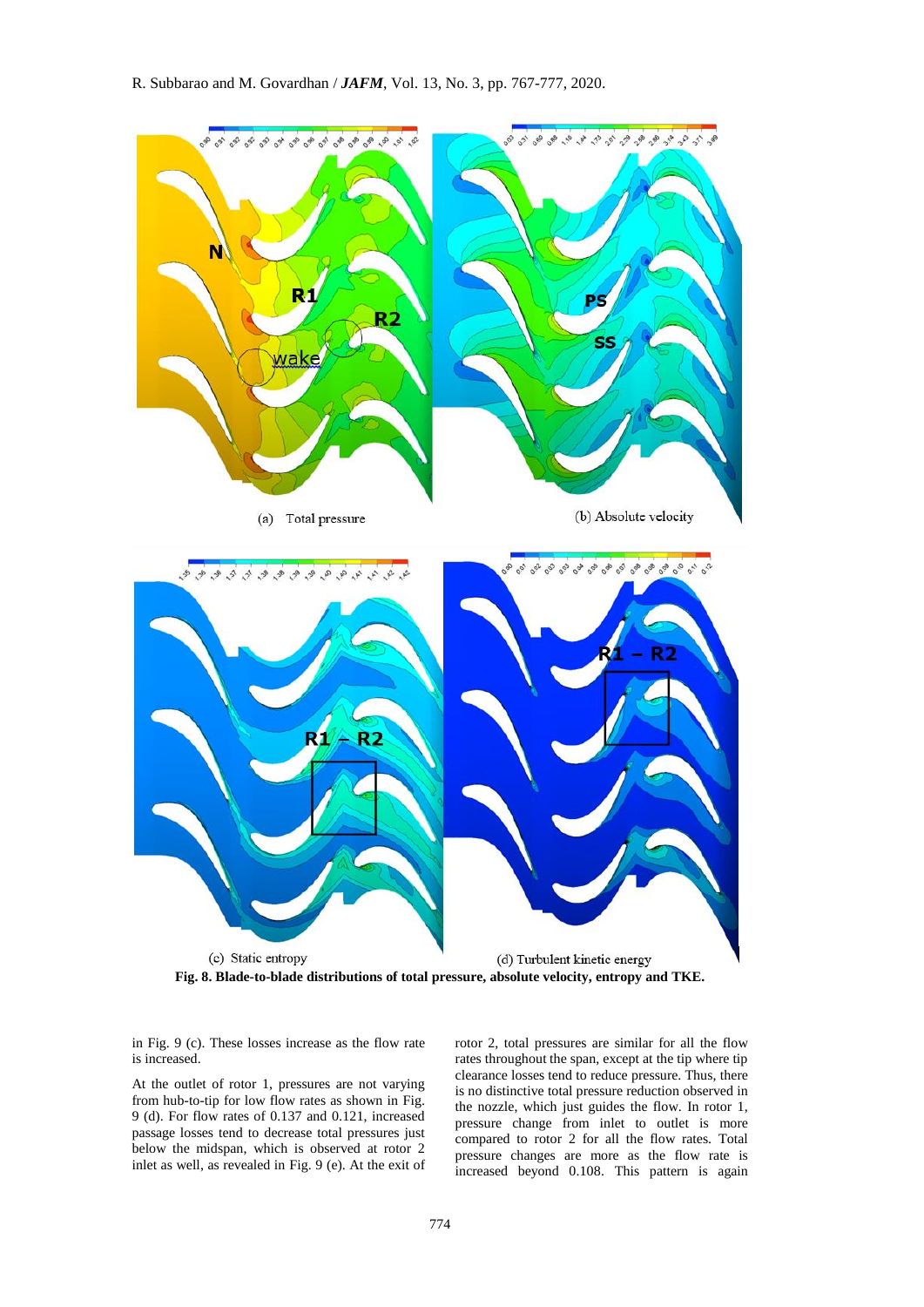

**Fig. 9. Total pressure variation in CRT stage from hub-to-tip.**

changing from rotor 1 to rotor 2. In rotor 1, total pressure change is more for the highest flow rate. In case of rotor 2, total pressure change at the inlet and outlet is changing more for flow rates above 0.108. Entropy distribution across the span is shown in Fig. 10 for various flow rates. Entropy values remain low, both at the entrance and exit of the stationary nozzle. At nozzle inlet, entropy is not changing with flow rate. Because of the flow losses near the boundary, entropy values are high near the hub and tip at nozzle outlet as shown in Fig. 10 (b). Entropy values slightly increased with flow rate.

Same pattern is observed at the inlet of rotor 1 with change in magnitude, which are more near the hub. At rotor 1 outlet, entropy values are not varying from hub-to-tip for mass flow rates of 0.108, 0.099 and 0.091 as shown in Fig. 10 (d). For the flow rates of 0.132 and 0.121, the entropy values are high from midspan to the tip section which is due to the passage losses that arise in the rotor, which is same at the inlet of rotor 2 as shown in Fig. 10 (e). At the exit of rotor 2, variation of entropy is more for higher flow rates of 0.132 and 0.121, which is clearer from midspan to tip.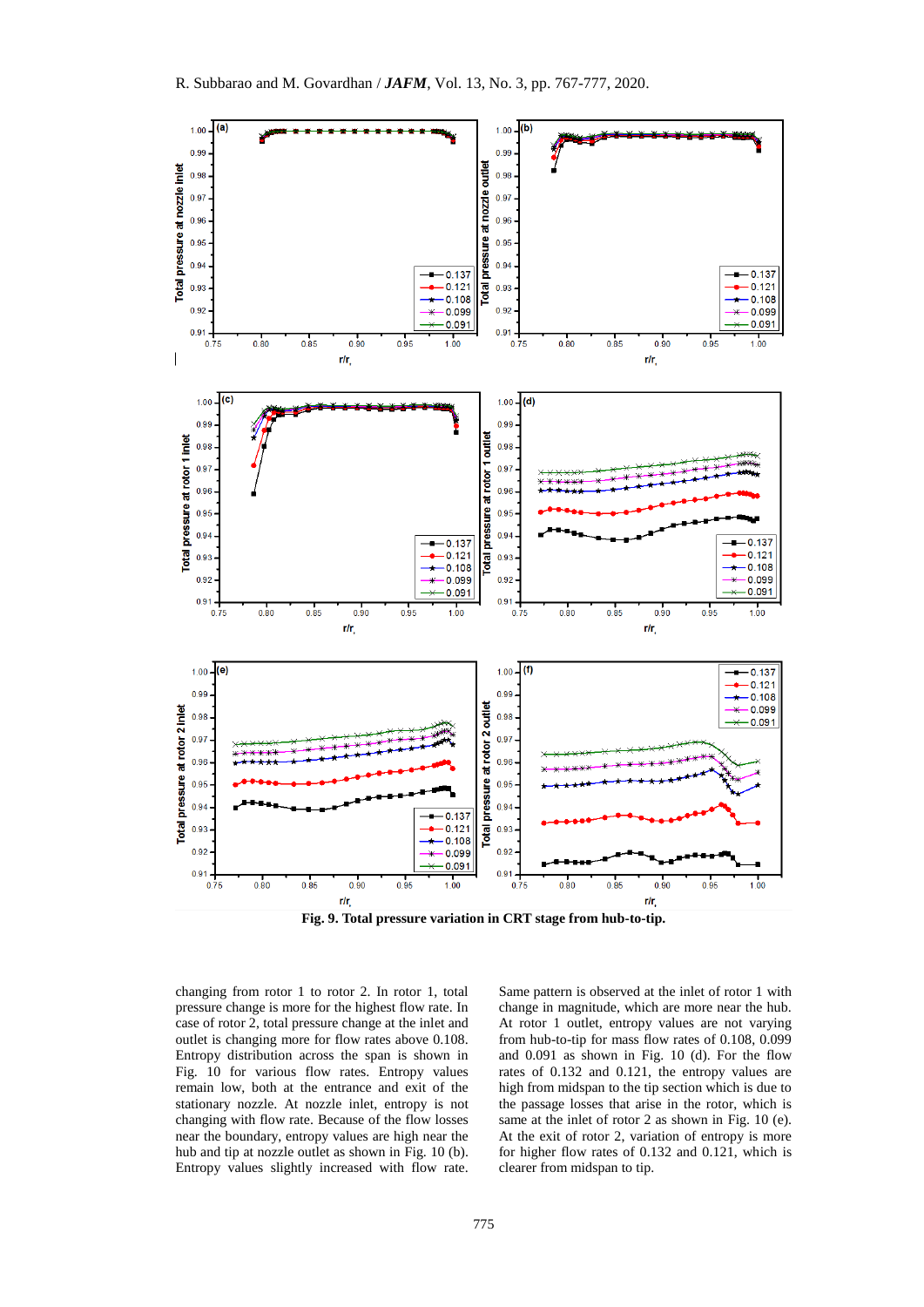

**Fig. 10. Entropy variation in CRT stage from hub-to-tip.**

## **5. CONCLUSIONS**

Flow characteristics in counter rotating turbine are studied computationally. Contours are drawn on planes along the axial chord and blade-to-blade. Hub-to-shroud distributions and variations on normalized planes are provided for further understanding of the flow physics. Total pressure, axial velocity, entropy and TKE are the parameters used to capture the flow physics through CRT. Total pressure distribution near the midspan in case of nozzle shows the presence of boundary layer and

wake regions. Hub and tip side vortices are also observed at nozzle outlet. In rotor 1, total pressures are highest near the leading edge as the flow from nozzle interacts with rotor 1 with less incidence. On the other hand, for rotor 2, flow impinges on the suction side with incidence. Entropy of nozzle exit flow field is carried to the inlet of the rotor 1 in the form of wake. Secondary flow losses near the hub are also observed at the inlet of rotor 1 passage. TKE contours showed increased flow turbulence from mid-chord region to the outlet as the flow accelerates while travelling to the downstream.